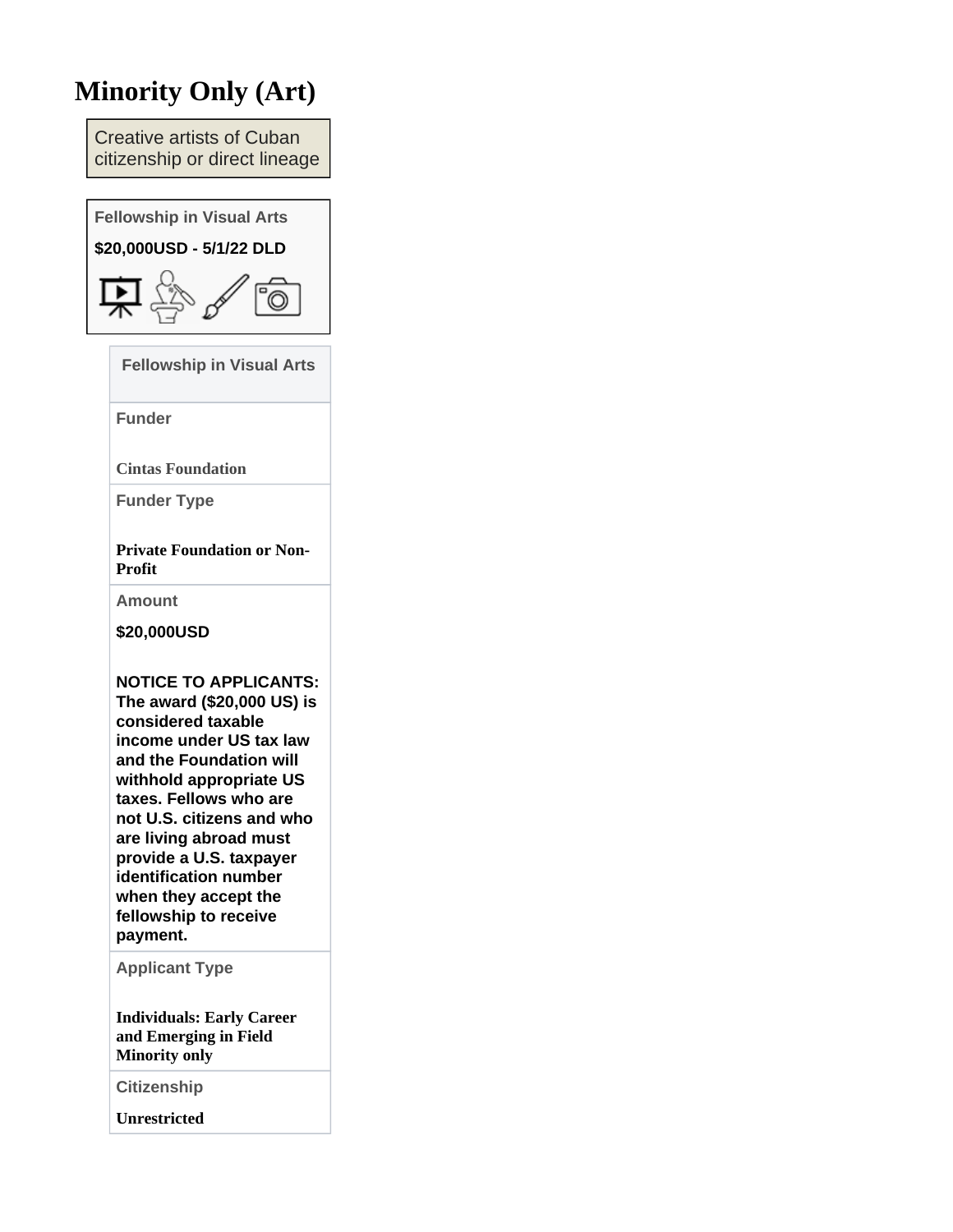## **Activity Location**

#### **United States**

# **Abstract**

**Visual Arts may include painting, sculpture, installation art, photography, video, and the media arts. Media arts encompasses narrative, nonnarrative, documentary, animation, or experimental time-based works using audio, digital, film and/or video media; also included is computer art in which the computer is an essential element of the work's creation, presentation or understanding.**

**Artists may submit a maximum of 10 digital images. The panel WILL NOT consider work samples that exceed the maximum. Images submitted without a detailed image list will not be considered. Installation work may be accompanied by a video.**

**Categories:**

- **Sculpture and Installation Art**
- **Photography**
- **Film**
- **Media Arts**

### **Eligibility**

**Creative artists of Cuban citizenship or direct lineage (having a Cuban parent or grandparent). Performing artists are not eligible to apply for CINTAS Fellowships. CINTAS Fellowships can only be awarded a maximum of 2 times to an individual.**